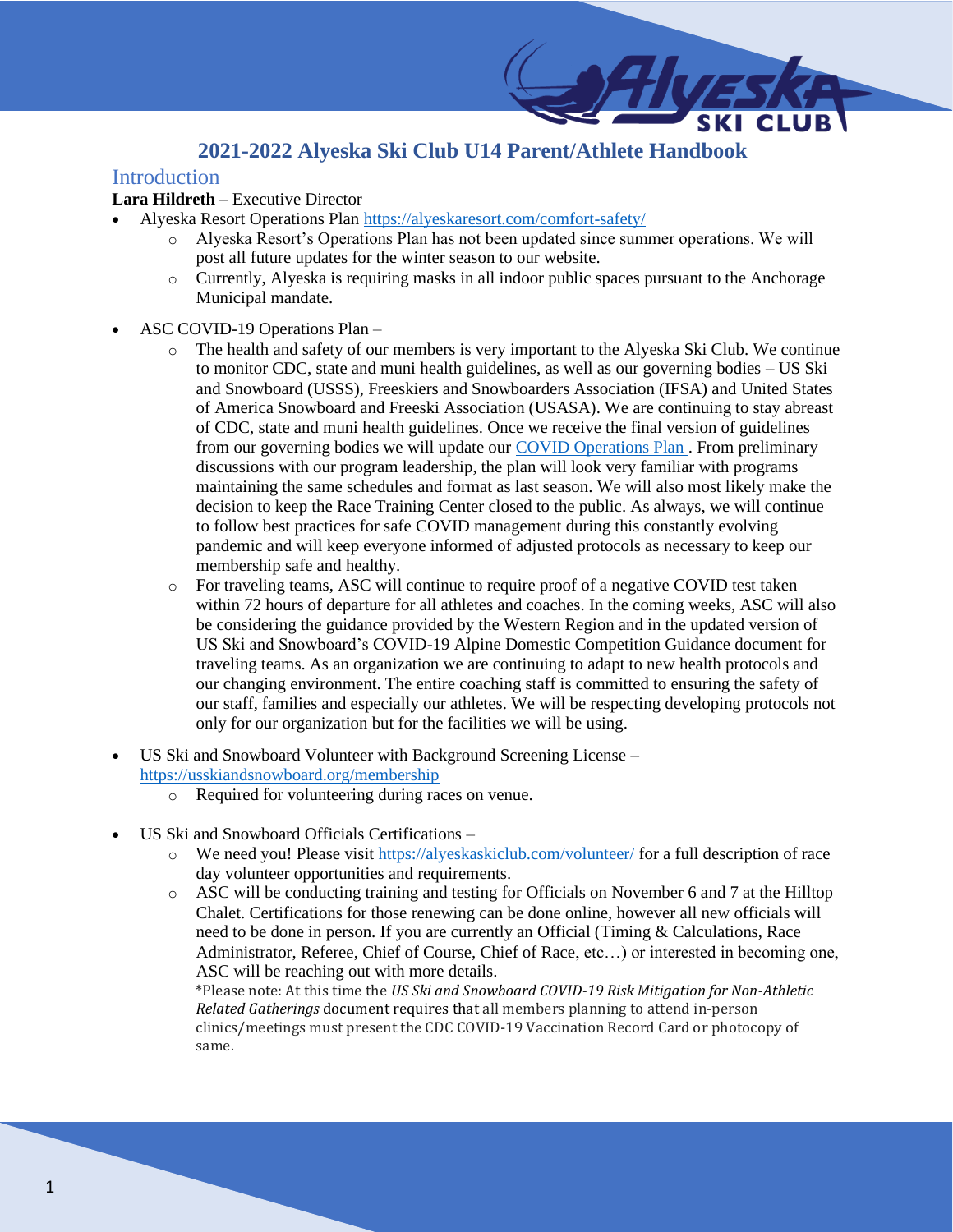## Who is Who

| Lara Hildreth           | ASC Executive Director   |
|-------------------------|--------------------------|
| <b>Jen Danza</b>        | Juniors Program Director |
| <b>Leah Scott</b>       | <b>Office Manager</b>    |
| <i>Volunteer Needed</i> | Parent Liaison           |

## U14 Coaches

| Sarah Lundgren       | U14 Head Coach          |
|----------------------|-------------------------|
| <b>Ryan Gregory</b>  | U14 Assistant           |
| <b>Brenna Petrie</b> | U14 Assistant           |
| <b>S.I Klein</b>     | U14 Part-Time Assistant |
| <b>Rob Carte</b>     | U14 Part-Time Assistant |
| <b>Tim Thornley</b>  | Fill-in                 |
| <b>Kate Bragg</b>    | Fill-in                 |

## Alaska Division Manager

#### **Natalie Osborne**

- Manages all Division related business from Academic Team Alaska to awards, to logistics for Western Regionals and other championships.
- Please take some time to familiarize yourself with the Alaska Division website: [https://alaskaalpine.com](https://alaskaalpine.com/)

## Alyeska Ski Club Website

[https://alyeskaskiclub.com](https://alyeskaskiclub.com/)

- Please familiarize yourself with our ASC website. If you missed emails and you can't find information on programs, camps or any other ASC related information, everything can be found on our website.
- For those that do not know, you can also make general ASC related payments on our website and you can sell your gear through this link also found on the top red bar of our website: <https://www.facebook.com/groups/akskiracingclassifieds>

## TeamSnap

TeamSnap will be the primary form of communication between coaches, parents, and athletes. Schedules, training updates and changes, emails and alerts will all be through TeamSnap. **Both parents AND athletes should have the app downloaded on their phones and contact information updated.** Here are a few tips and tricks to using our primary communication platform:

1. Parents have complete control of the information in their profile. If emails, phone numbers or addresses have changed, please update your profile. Be sure to click on email and text reminders to receive the latest information from the club.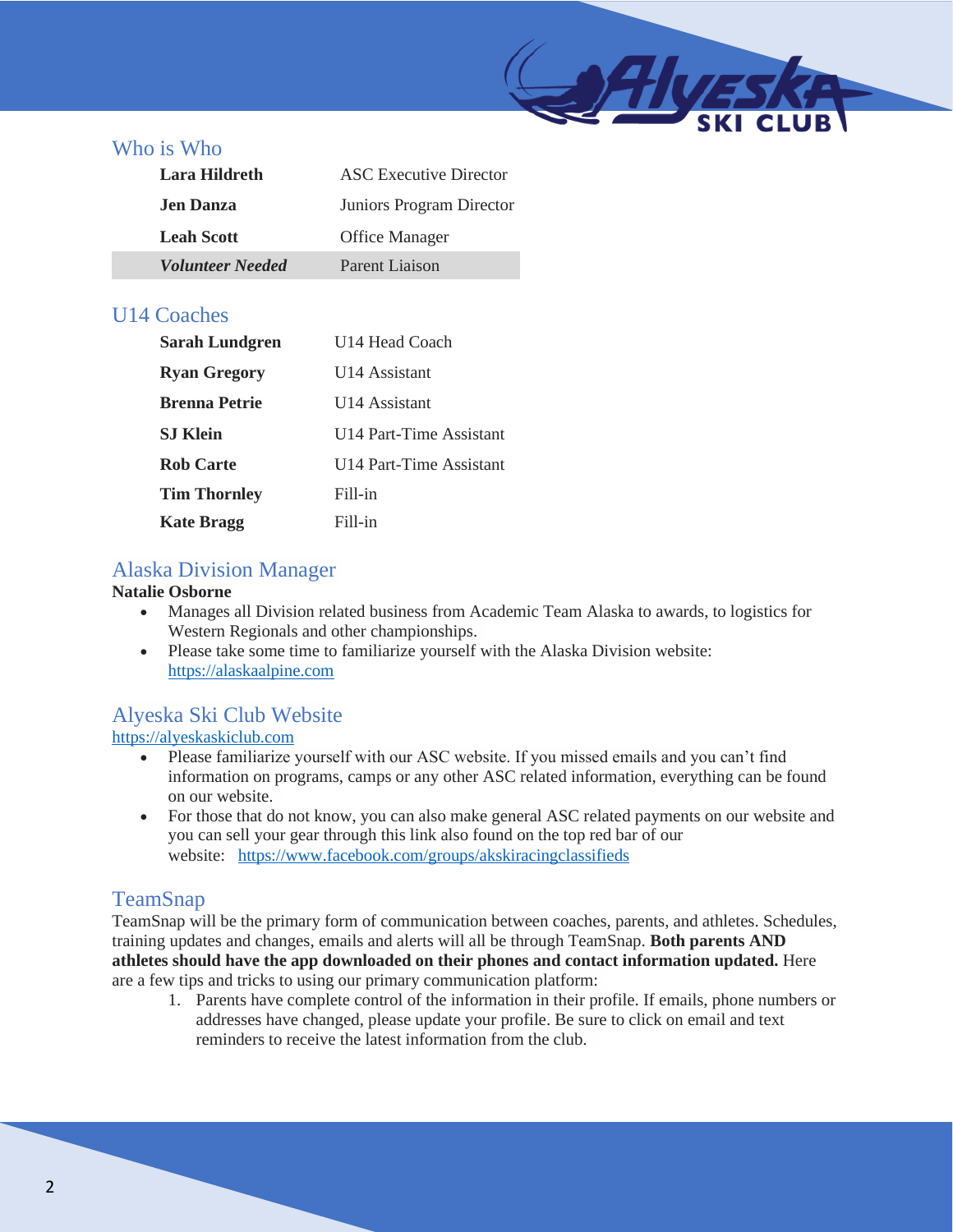- 2. The calendar on Team Snap will be updated weekly usually by Tuesday morning. Customary event titles can be for instance: SL Training. This means that the athlete needs to present themselves with SL skis and SL gear.
- 3. The U14 Full-Time and Part-Time groups will be using the same TeamSnap calendar. Be sure to look at the event description, this will provide you with information on whether the training is for FT or PT.
- 4. Any last-minute changes will be sent via Team Snap's alert text. Please ensure you allow alerts in your profile. Emails sent will be regarding important updates or deadline reminders.
- 5. Team chat SHOULD NOT be used to communicate with coaches. Appropriate uses for this function are if someone is missing gear, giving a heads up if the highway is closed, inviting the entire group to a social event, etc. Please do not use Team Chat for notifying coaches about individual athletes. If there are questions about schedules, races, what the plan is, or whether your athlete will be late for practice, PLEASE CONTACT YOUR COACHES DIRECTLY.

### Communication

Emails are the best way to communicate with me or other coaches. Please allow 24-48 hours for coaches to respond. Text messages are also good for urgent matters. Please feel free to contact me for any questions pertaining to the group or juniors program is: u14headcoach@alyeskaskiclub.com

### U14 Programs

### **U14 Full-Time**

- 1. Our U14 Full-Time Coaches will be Sarah Lundgren, Ryan Gregory, and Brenna Petrie.
- 2. During the season we will have Wednesday training at Hilltop, Thursday dryland at Elite, and Friday training at Alyeska.
- 3. Weekend days will be dictated based on lane space assignments. Normally we will train in the morning or afternoon and technical free ski or perform drills during the other half of the day. Schedules on TeamSnap will be updated at the beginning of each week.
- 4. Athletes will be expected to complete homework assignments and reflect on their training and personal goals. Homework will not be lengthy or time consuming.
- 5. Coaches will provide athlete evaluations throughout the season.

#### **U14 Part-Time**

- 1. Our U14 Part-Time Coaches will be Sarah Lundgren, SJ Klein, and Rob Carte.
- 2. Part-Time athletes will have the option to add only Wednesday evening trainings at Hilltop if they haven't already done so during registration. Athletes not registered for Wednesday training will only participate during weekend training.
- 3. Athletes will be expected to complete homework assignments and reflect on their training and personal goals. Homework will not be lengthy or time consuming.
- 4. Coaches will provide athlete evaluations throughout the season.

#### **Distinctions between Programs:**

o The goal is to provide athletes with the tools they need to be successful, relevant to their goals and ability. Initially, athletes will be divided into groups based on the number of days they have spent on snow for the current season, then Full-Time, then Part-Time. Groups will then be adjusted based on their fundamental and technical needs.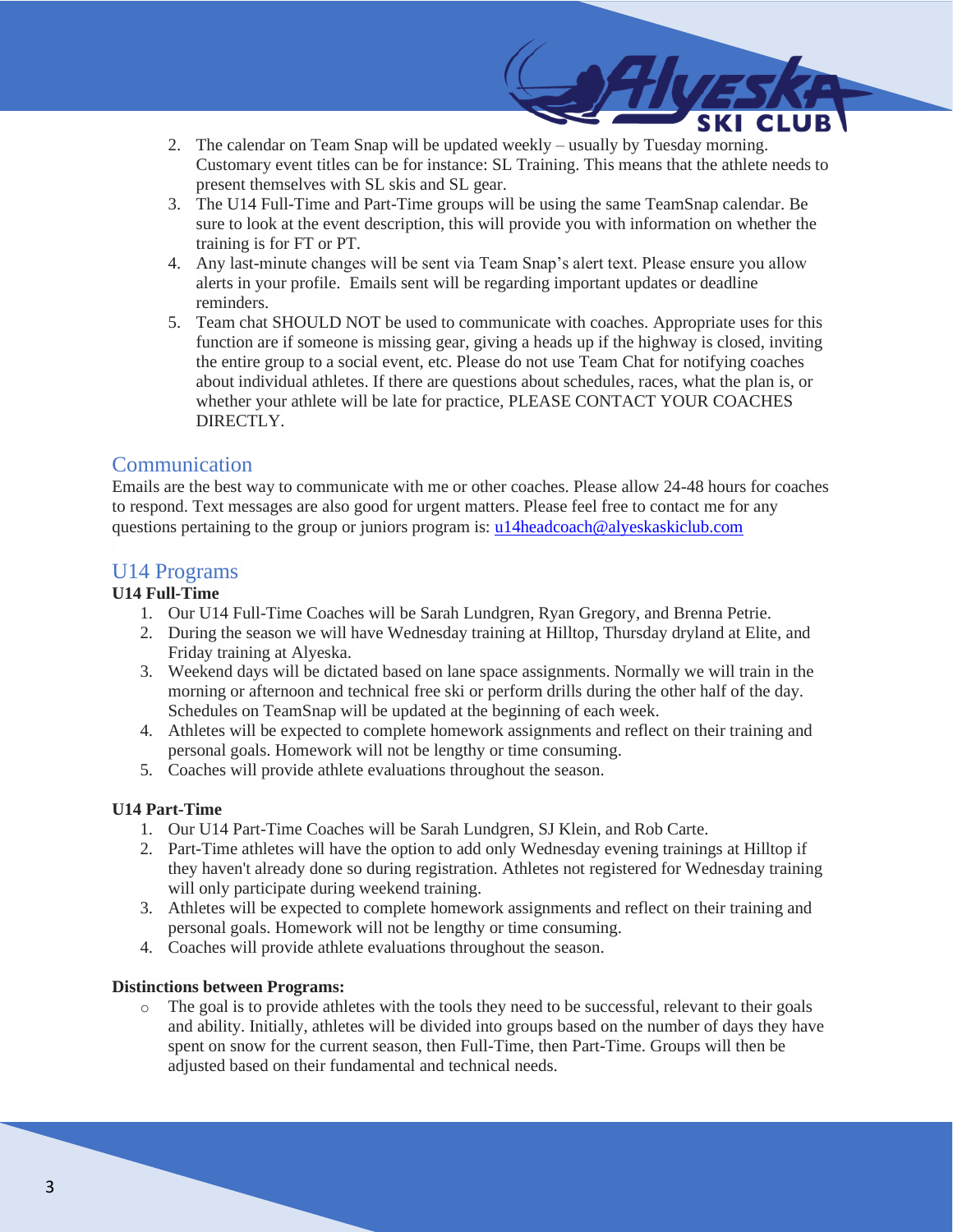- o Throughout the season the Full-Time and Part-Time will morph into one large group so that all athletes can learn from one another and have access to all coaches. The U14 coaching staff wants to provide all athletes with every resource to make them successful!
- o It is hopeful that we will be able to set two different courses during several training sessions. However, there will be days when only one course is manageable.

## Athlete Goals & Progression

- 1. **As U14s the primary goal is skill development, fundamentals, implementing fundamentals into everyday skiing, and supporting team members.** (as opposed to points or results). Skiing fast will be a result of this but takes time and patience.
- 2. We will begin the season with goal setting to examine the 'why' for participation and deconstruct into short term and long-term goals. Setting these goals early on will help athletes identify what they want out of the ski season.
- 3. Develop a supportive internal dialogue that generates confidence and motivation to achieve goals. Use self-talk to regulate intensity levels and maintain or shift focus.
- 4. Continue to develop mindfulness to strengthen the ability to focus, refocus and shift attention on demand.
- 5. Coaches will focus on progression based on athletes' attendance and personal goals as well as technical and tactical needs.
- 6. Every athlete has a different development approach. As coaches we will work hard on providing the best environment possible for each athlete to progress.
- 7. Lastly, second year U14 athletes will also have a chance to train up with the U16 group at the end of the season.

## Expectations

- **Athletes:**
	- 1. Be Responsible for your own development and **actions**. (You are old enough to do so.)
	- 2. Zero tolerance for bullying.
	- 3. **Be on time, be prepared and be engaged.**
	- 4. Be **respectful** toward team members and coaches.
	- 5. Communicate with your coaches the only way we can help is if we know what is working.
	- 6. Be safe and obey the ski areas rules.
	- 7. Maintain good standing with your grades and balance everything school/sport/family.
	- 8. **You are responsible for your own equipment**.
	- 9. Dryland responsibility. Commit and be honest to yourself regarding how much you put into your training.

#### • **Coaches:**

- 1. To communicate within a timely manner and proficiently.
- 2. To be a good role model and lead by example both on and off the hill.
- 3. To consider the health, safety, and wellbeing of athletes above anything else.
- 4. To be the athletes' biggest advocates.
- 5. To provide athletes with the best opportunity for success through our coaching abilities.
- 6. To challenge athletes to work hard, remind them of their goals, and enable fun**.**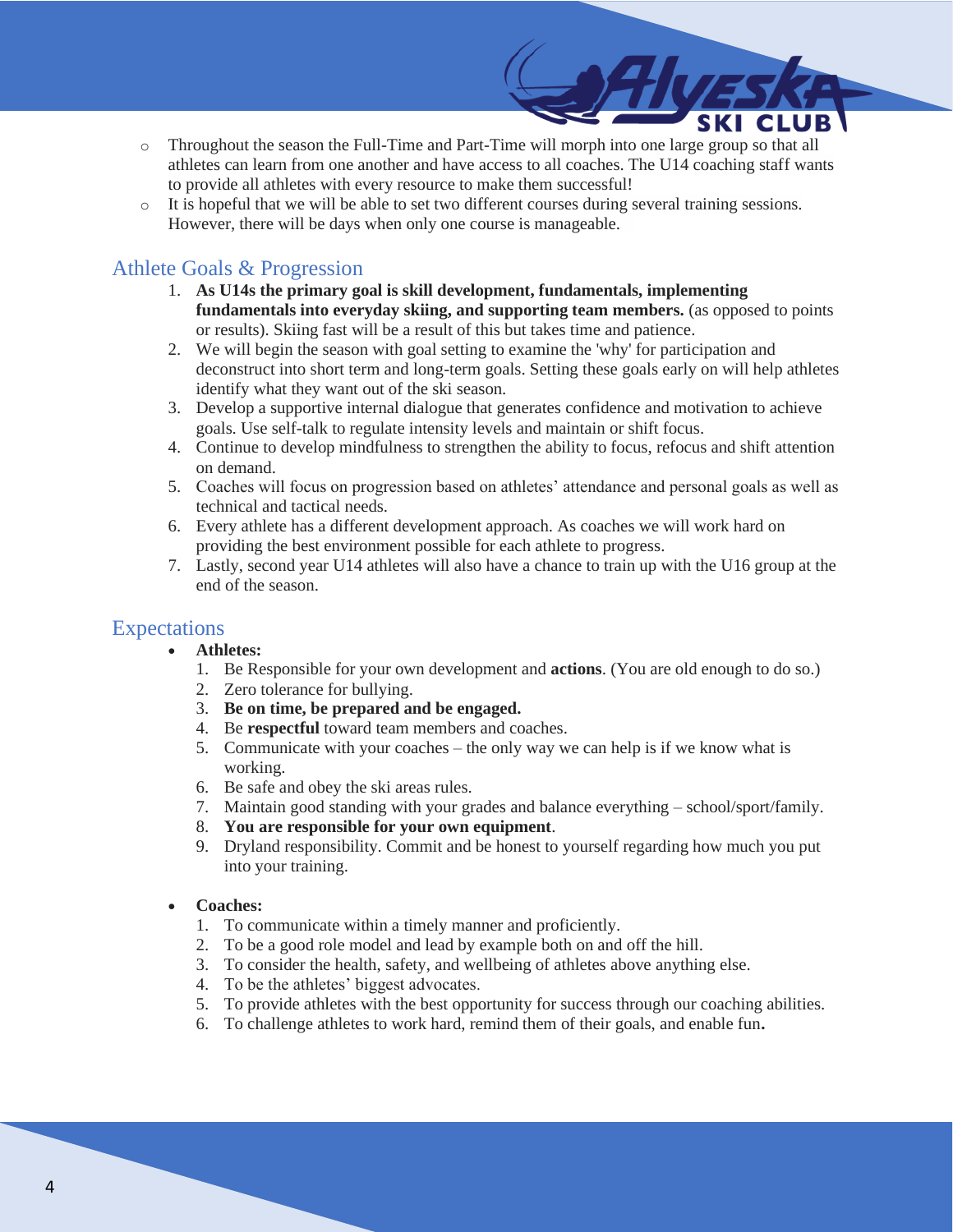#### • **Parents:**

- 1. **Communication with head coach!**
- 2. We always need volunteers.
- 3. Let us know how everything is going. This is the only way we can improve.
- 4. Find coach Sarah for general inquiries about the group or club.
- 5. Support your athlete by making sure he/she has whatever they need to succeed and to achieve their personal goals – equipment, time on snow, dryland attendance and commitment, school etc.
- 6. Make sure they are on time!
- 7. Listen to them make sure they are engaged and ensure they do not have problems that may become an obstacle in their performance.
- 8. Give a parental nudge or light push when needed commitment is the recipe to success.

## Equipment

As a general rule of principle: ATHLETES are responsible for their gear and equipment. This means that their skis, jackets, pants, and poles make it home at the end of the day. And that their boots, gloves, and goggles are dried out. And, lastly, making sure their skis are tuned and waxed when showing up for training.

- 1. Skis and equipment for this year: **1 pair of SG skis, 1 pair of GS skis, 1 pair of SL skis, and free skis/powder skis recommended**.
- 2. SL and GS gear ready at all times, regardless of what the training schedule says!
- 3. Athletes should wear their **race suits** during training. This will be beneficial when we are doing race simulations, timing, hiking, and it provides the athletes with an extra layer for warmth and protection.
- 4. **Low light lenses**! We have all seen the low light conditions at Alyeska. Athletes will ski better when they can see!
- 5. SG skis U14s will have the opportunity to train and race SG, this means that SG skis are encouraged. However, if the athlete does not have SG skis, we can work together to find a pair. Otherwise, GS skis will work just fine. In the past, many U14 athletes have bought a longer pair of GS skis that can be used for the following season.
- 6. Tuning and general maintenance of skis is extremely important (potentially on a nightly basis, at least weekly). This should be done by the athlete!
- 7. **Make sure a coach checks your bindings before the first day on snow**. Sometimes bindings need to be moved completely, which takes more time than simply adjusting the set with one screw.
- 8. Back protectors are recommended for speed events.

# Daily Training Schedule

### **Alyeska Weekend Training**

| $10:00$ am                          | Warm Up in boots          |
|-------------------------------------|---------------------------|
| $10:20$ am                          | In Lift Line              |
| $10:30$ am $-12:15$ am              | <b>Morning Training</b>   |
| $12:15$ pm $-1:00$ pm               | Lunch                     |
| $1:00 \text{ pm} - 3:30 \text{ pm}$ | <b>Afternoon Training</b> |